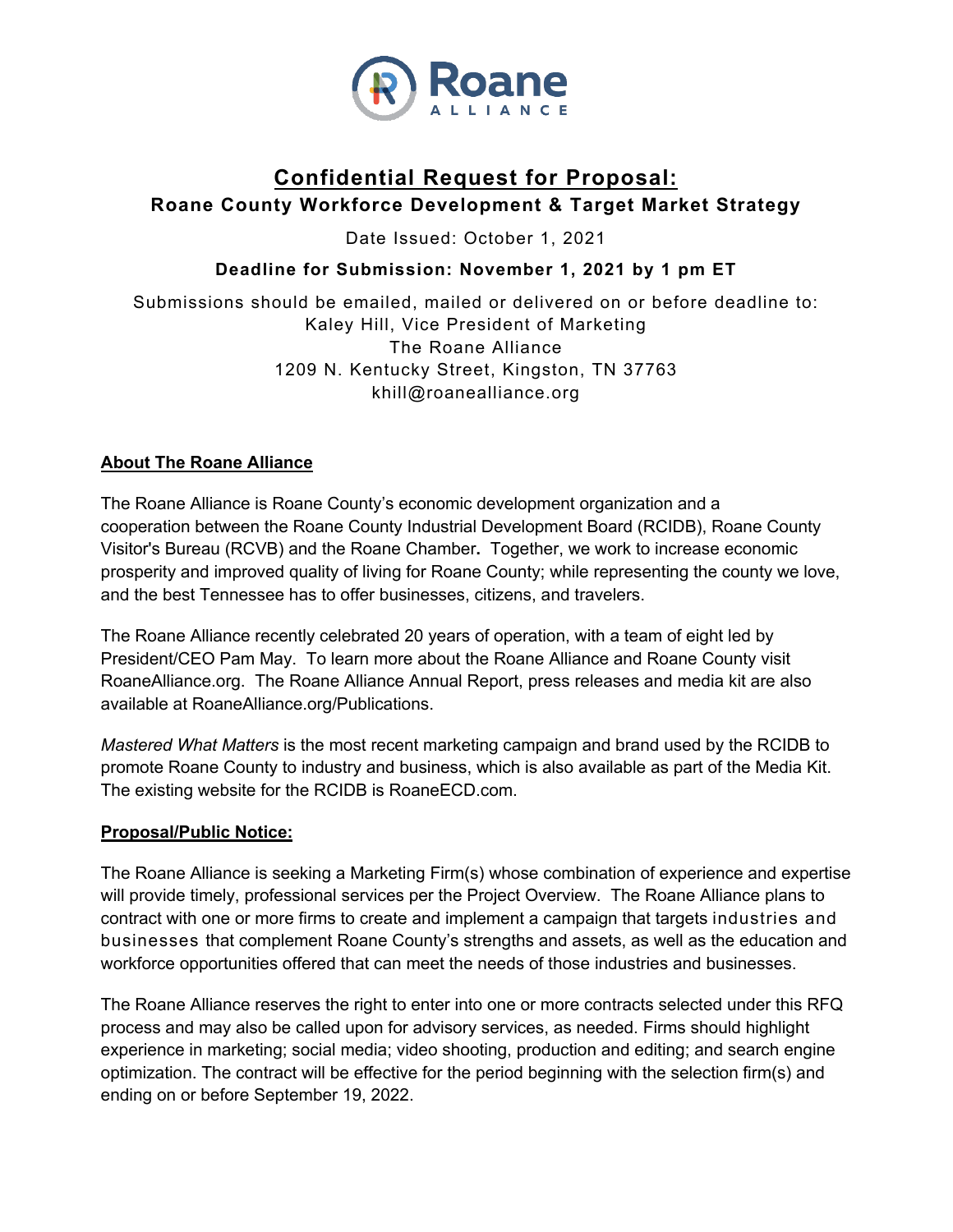Information related to this solicitation will be posted to the Roane Alliance Website at https://www.roaneecd.com/advantages/incentives-grants.

For questions related to this RFQ, contact Kaley Hill via email at khill@roanealliance.org.

#### **Project Overview**

The Roane Alliance has identified a need for a strategic workforce development target marketing campaign promoting Roane County, that includes the following:

- Identify growth areas in Roane County for retail development;
- Identify types and/or specific industries and businesses to target for recruitment;
- Identify workforce and educational assets or needs for those industries and businesses; and
- Create Marketing Plan, strategies and creatives to help market Roane County to those targets.

In addition, the Roane Alliance has identified an additional need for a plan and/or update to RoaneECD.com that includes the new strategies to successfully market Roane County to those targets digitally.

#### **Statement of Qualifications**

The proposals should highlight the firm's ability to perform the project requested. A description of the firm and its size is required. Responding firms should include in their statement of qualifications previous experience on similar projects in which the firm was involved; and the specific responsibility held on these projects. References will also be required and should include the name and phone number of the contact person within the agency for which a similar project was performed. The location and date of completion should also be given for these projects.

A detailed narrative description of what the firm proposes to do over time and how that would meet The Roane Alliance's needs should be provided, including work samples. Samples of items must be submitted within the time specified, and unless otherwise specified by The Roane Alliance, at no expense to the Alliance. Samples will be returned at bidder's request and expense.

# **Estimated Project Duration**

The consultant will submit a proposed timeline of tasks and deliverables as part of the proposal, not to exceed the deadline of September 19, 2022.

# **Cost Proposal**

The contract shall be in the form of a "not to exceed" lump sum amount but should provide the website update separately. Consultant shall submit a projected budget for each aspect of the proposal. The consultant will include the billable rate of the principal and all employees who will work on the project. The consultant will include time estimates (in hours) for each person working on the project. The proposal will also include the estimate of other direct costs.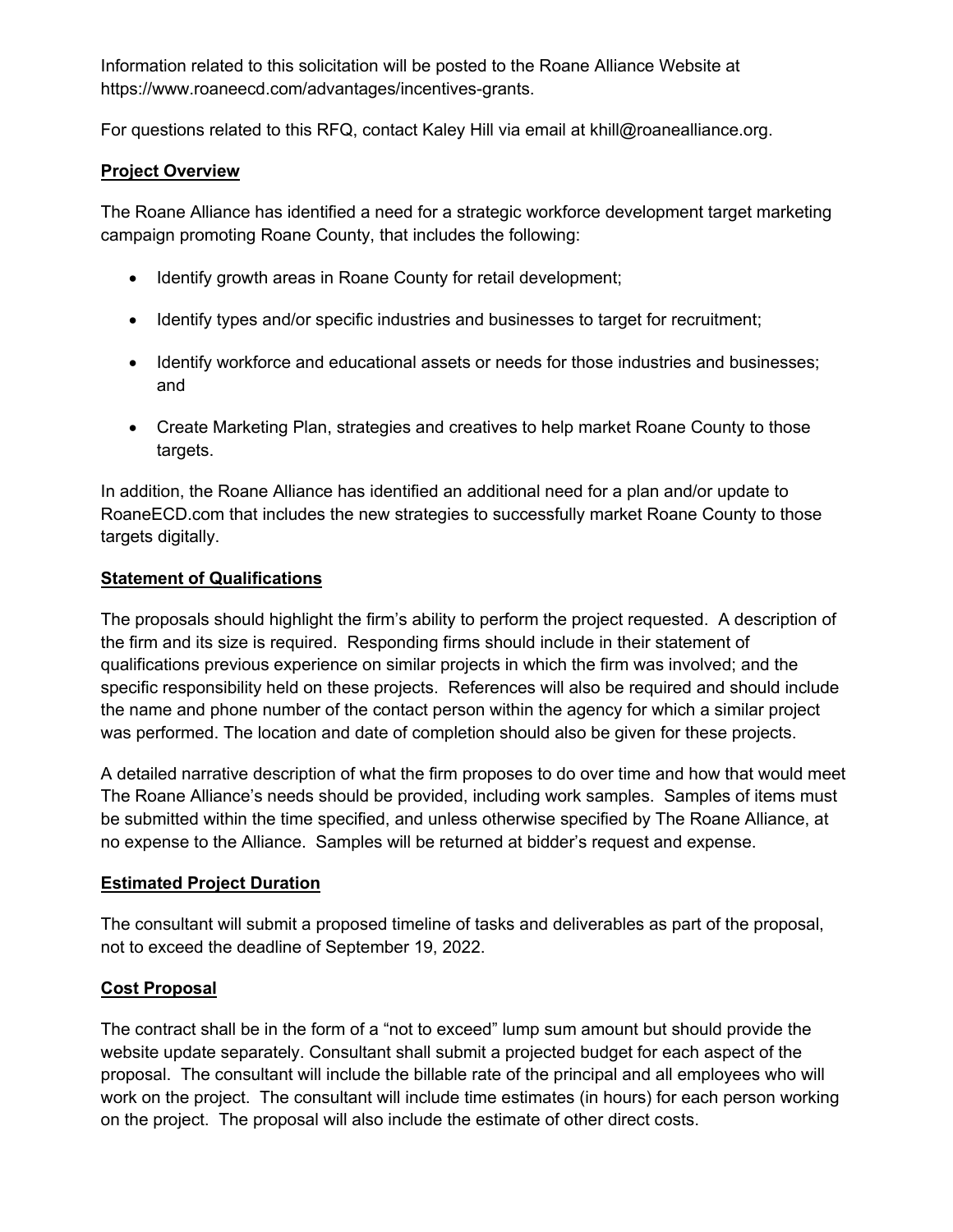### **Submission Requirements**

This request includes a new campaign, as well as help updating existing website/pages to include new campaign marketing design and information. Firms may bid on either or both but please separate the two in your proposal.

Consultants should submit two bound proposals by mail or delivery to the Roane Alliance by the deadline. An electronic version of the proposal can also be submitted to khill@roanealliance.org but not in place of the hard copies, however, proposals only submitted by email or other electronic means will not be considered. The form and contents of the submission must follow the instructions in the RFP document as noted above.

Proposals received after the due date will not be considered, unless they are received before the award is made, and it is determined by the Roane Alliance that failure to arrive on time was due solely by a delay in the mail for which the proposing company was not responsible.

#### **Assumptions and Agreements**

Proposals received will not be returned and The Roane Alliance reserves the right to reject any or all submissions.

The Roane Alliance will have exclusive ownership of all intellectual property rights in all designs, plans and specifications, document, and other work product prepared by, for or under the direction of the selected firm pursuant to any contract under this RFP. This also includes work product prepared by sub-consultants (collectively, the "Intellectual Property"), including, without limitation, the right to copy, use, disclose, distribute, and make derivations of the Intellectual Property for any purpose or to assign such rights to any third party. The Intellectual Property shall be prepared in the Roane Alliance's name and shall be the sole and exclusive property of the Roane Alliance, whether the work contemplated therein is performed. The Roane Alliance will grant the firm a royalty-free, non-exclusive license to use and copy the Intellectual Property to the extent necessary to perform the contract.

In submitting the RFP, proposer agrees not to use the results therefrom as part of any commercial advertising without prior written approval of the Roane Alliance.

# **Evaluation Criteria**

Firms submitting a proposal will be reviewed based on the materials submitted and reference checks with past clients. The criteria used to evaluate the proposals received will be weighed by (but not limited to) the following:

- Professional and technical competence and experience in marketing and public relations
- Capability of providing professional services in a timely manner
- Overall presentation of qualifications and completeness of the materials requested
- Fee schedules and cost proposals
- Possible oral interview